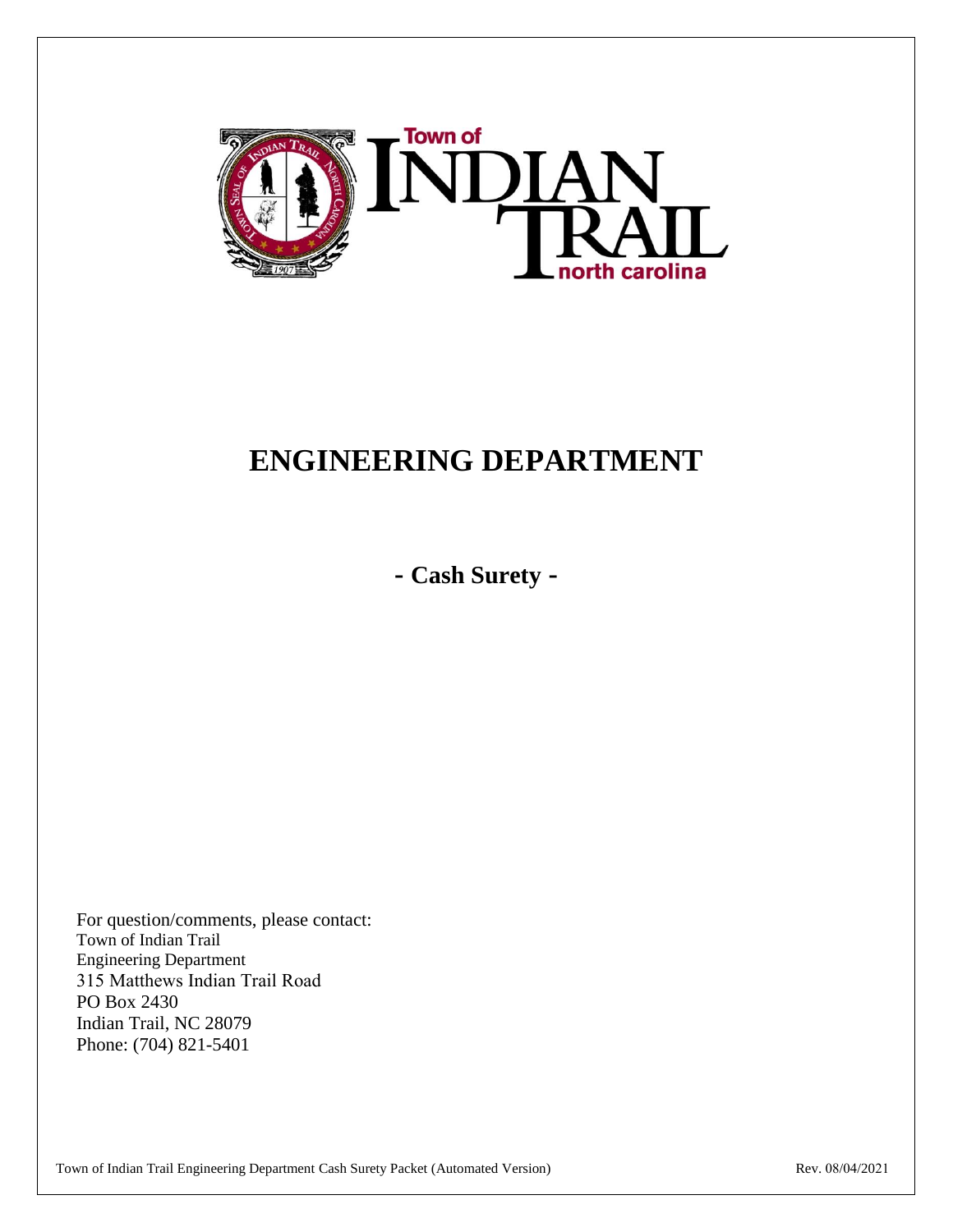## **– Cash Surety –** Requirements

**Cash Surety must meet the following criteria to be accepted by the Engineering Department:**

- Must be accompanied by a completed Cash Surety Data Sheet (included in this packet) and Surety Fee in the amount of \$300.00 (certified check or money order) made payable to the Town of Indian Trail;
- Must be an Official Check made payable to the "Town of Indian Trail" and
- Must be in the exact approved amount required by the Town of Indian Trail, Engineering Department with an attached Approved Town estimate form.

**\_\_\_\_\_\_\_\_\_\_\_\_\_\_\_\_\_\_\_\_\_\_\_\_\_\_\_\_\_\_\_\_\_\_\_\_\_\_\_\_\_\_\_\_\_\_\_\_\_\_\_\_\_\_\_\_\_\_\_\_\_\_\_\_\_\_\_\_\_\_\_\_\_\_\_\_\_\_\_\_\_\_\_\_\_\_\_\_\_\_** 

#### **This packet includes:**

### **Cash Surety Data Form (1 page)**

**\_\_\_\_\_\_\_\_\_\_\_\_\_\_\_\_\_\_\_\_\_\_\_\_\_\_\_\_\_\_\_\_\_\_\_\_\_\_\_\_\_\_\_\_\_\_\_\_\_\_\_\_\_\_\_\_\_\_\_\_\_\_\_\_\_\_\_\_\_\_\_\_\_\_\_\_\_\_\_\_\_\_\_\_\_\_\_\_\_\_**

This form must be completed and provided with each new Cash Surety posted with the Engineering Department. Complete the "Project Information" and "Applicant Information" section in its entirety.

Automated Version (not intended for hard copy distribution) **\_\_\_\_\_\_\_\_\_\_\_\_\_\_\_\_\_\_\_\_\_\_\_\_\_\_\_\_\_\_\_\_\_\_\_\_\_\_\_\_\_\_\_\_\_\_\_\_\_\_\_\_\_\_\_\_\_\_\_\_\_\_\_**